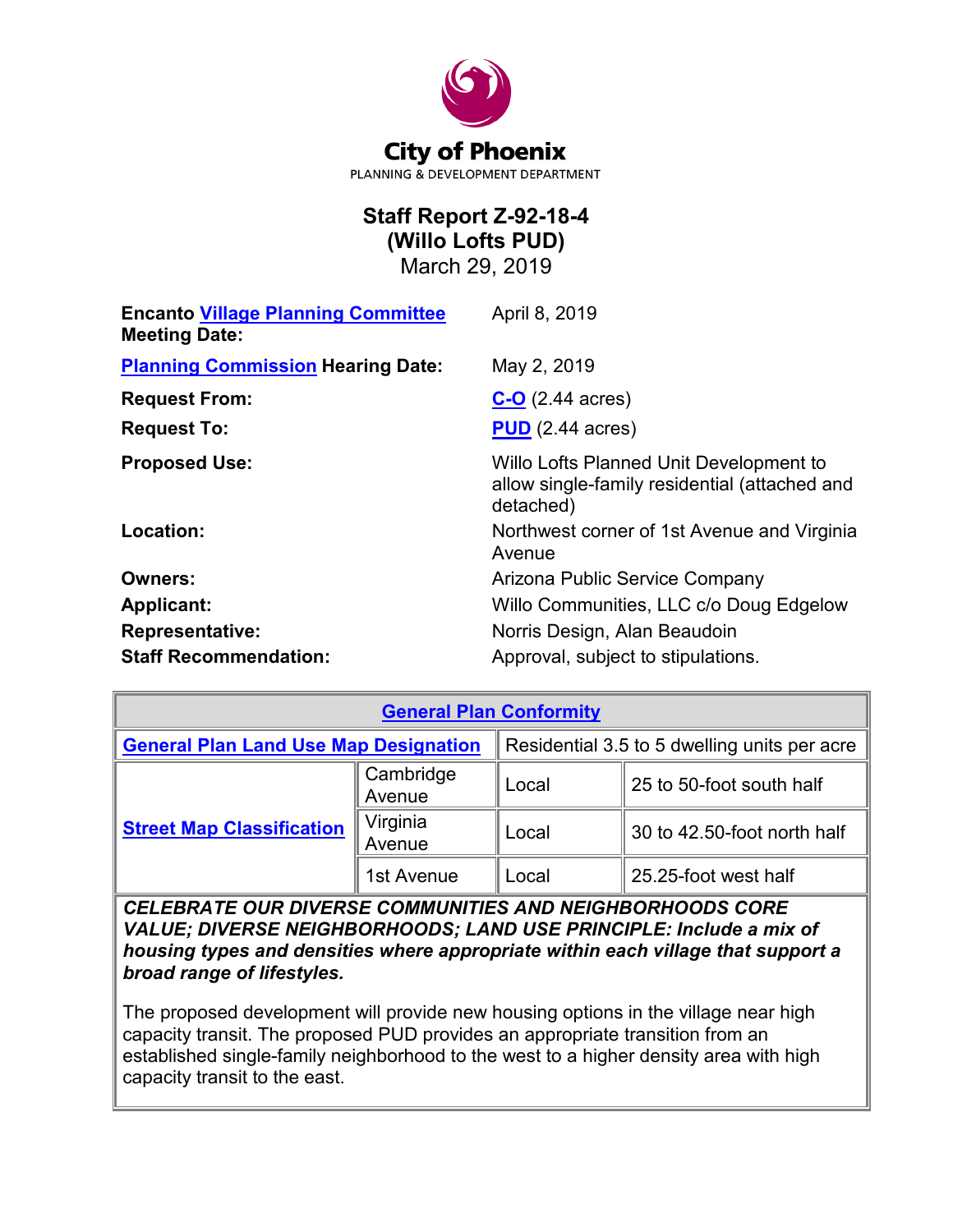### *CONNECT PEOPLE AND PLACES CORE VALUE; OPPORTUNITY SITES; LAND USE PRINCIPLE: Support reasonable levels of increased intensity, respectful of local conditions and surrounding neighborhoods.*

The site is located within the Midtown TOD policy area where a need for additional housing has been identified. The proposal will add to the housing stock while the development standards and design guidelines in the PUD provide protection to the adjacent single-family homes and the neighborhood character.

### *BUILD THE SUSTAINABLE CITY; TREE AND SHADE; DESIGN PRINCIPLE: Integrate trees and shade into the design of new development and redevelopment projects throughout Phoenix.*

This proposal will contribute to the tree and shade design principals as the project requires seventy percent shade on public sidewalks. A detached sidewalk will be provided along 1st Avenue and the detached sidewalks along the northern and southern boundaries will be retained and replenished with trees.

# **Applicable Plans, Overlays and Initiatives**

**[Willo Neighborhood Conservation Plan](https://www.phoenix.gov/villagessite/Documents/pdd_pz_pdf_00408.pdf)** – see item No. 7 below.

**[Midtown Transit Oriented Development Policy Plan](https://www.phoenix.gov/pddsite/Documents/PZ/ReinventPHX%20MIDTOWN%20TOD%20Policy%20Plan%208.5X11.pdf)** – see item No. 8 below.

**[Tree and Shade Master Plan](https://www.phoenix.gov/parks/parks/urban-forest/tree-and-shade)** – see item No. 9 below.

**[Comprehensive Bicycle Master Plan](https://www.phoenix.gov/streetssite/Documents/2014bikePHX_DraftFinalReport_web.pdf)** – see item No. 10 below.

**[Reimagine Phoenix](https://www.phoenix.gov/publicworks/reimagine)** – see item No. 18 below.

| <b>Surrounding Land Uses/Zoning</b> |                                 |                             |
|-------------------------------------|---------------------------------|-----------------------------|
|                                     | <b>Land Use</b>                 | Zoning                      |
| <b>On Site</b>                      | Vacant                          | $C-O$                       |
| <b>North</b>                        | <b>Single-Family Residences</b> | <b>R1-6 HP</b>              |
| <b>South</b>                        | <b>Single-Family Residences</b> | R1-6 HP, C-O HP, and P-2 HP |
| <b>East</b>                         | <b>Parking Garage</b>           | $P-2SP$                     |
| <b>West</b>                         | <b>Single-Family Residences</b> | <b>R1-6 HP</b>              |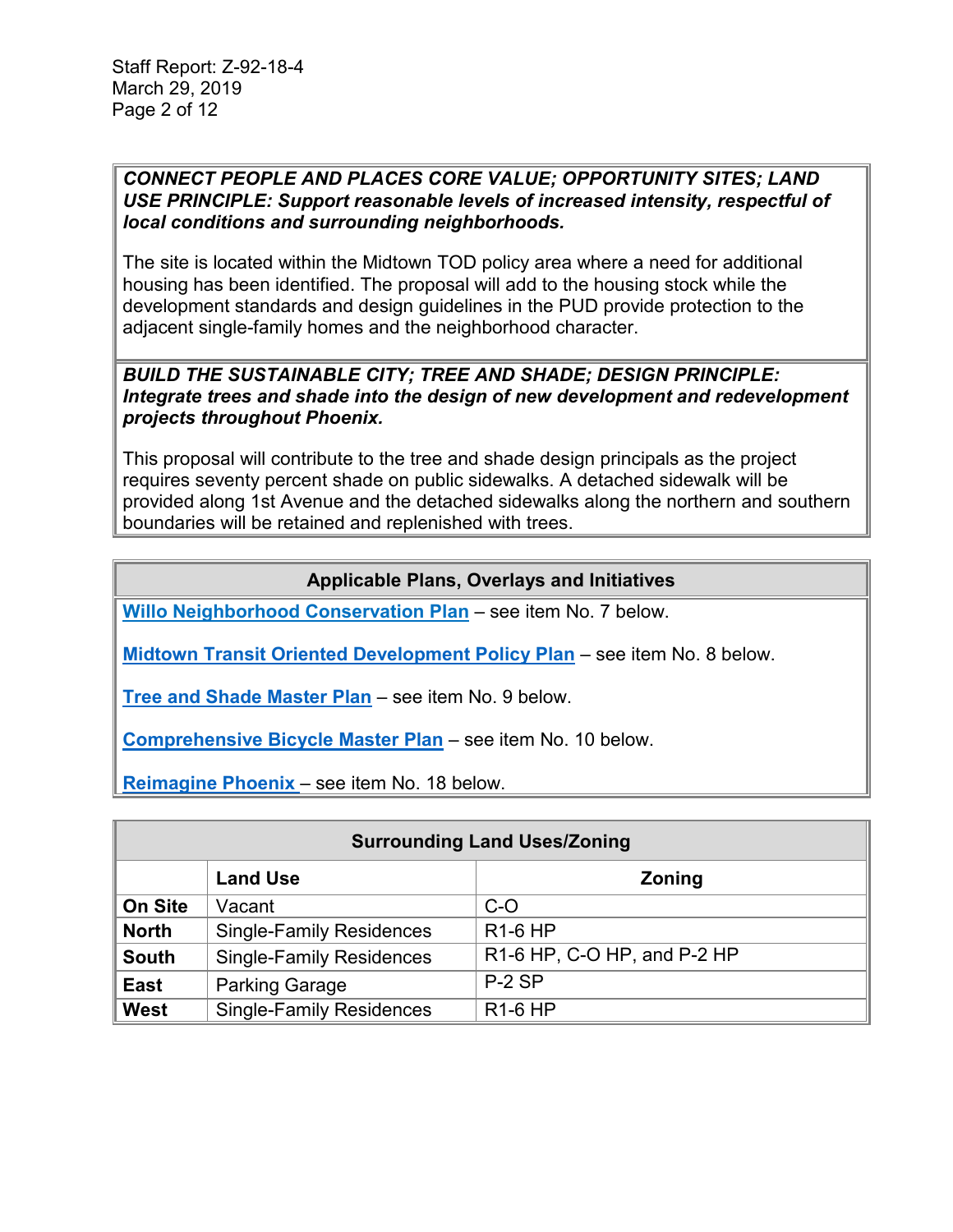Staff Report: Z-92-18-4 March 29, 2019 Page 3 of 12

# **Background/Issues/Analysis**

### REQUEST

1. This is a request to rezone a 2.44-acre site located at the northwest corner of 1st Avenue and Virginia Avenue. The request is to rezone from C-O (Commercial Office – Restricted Commercial District) to PUD (Planned Unit Development) to allow single-family residential (attached and detached) for 28 dwelling units.



2. The subject site consists of one parcel under the ownership of Arizona Public Service Company and is currently a vacant lot. The subject site was annexed into the City of Phoenix on December 13, 1937. At that time the subject site and the surrounding area consisted of agricultural land. The Willo neighborhood started to develop in the early 1900's and was completely subdivided by 1950.

### GENERAL PLAN

3. The General Plan Land Use Map designation for the subject site is residential 3.5 to 5 dwelling units per acre. The proposed rezoning request is not consistent with the General Plan Land Use Map designation; however, an amendment is not required as the subject site is less than 10 acres in size. The surrounding General Plan Land Use Map designations are Commercial to the east and Residential 3.5 to 5 dwelling units per acre to the north, south and west.



*Source: City of Phoenix Planning and Development Department*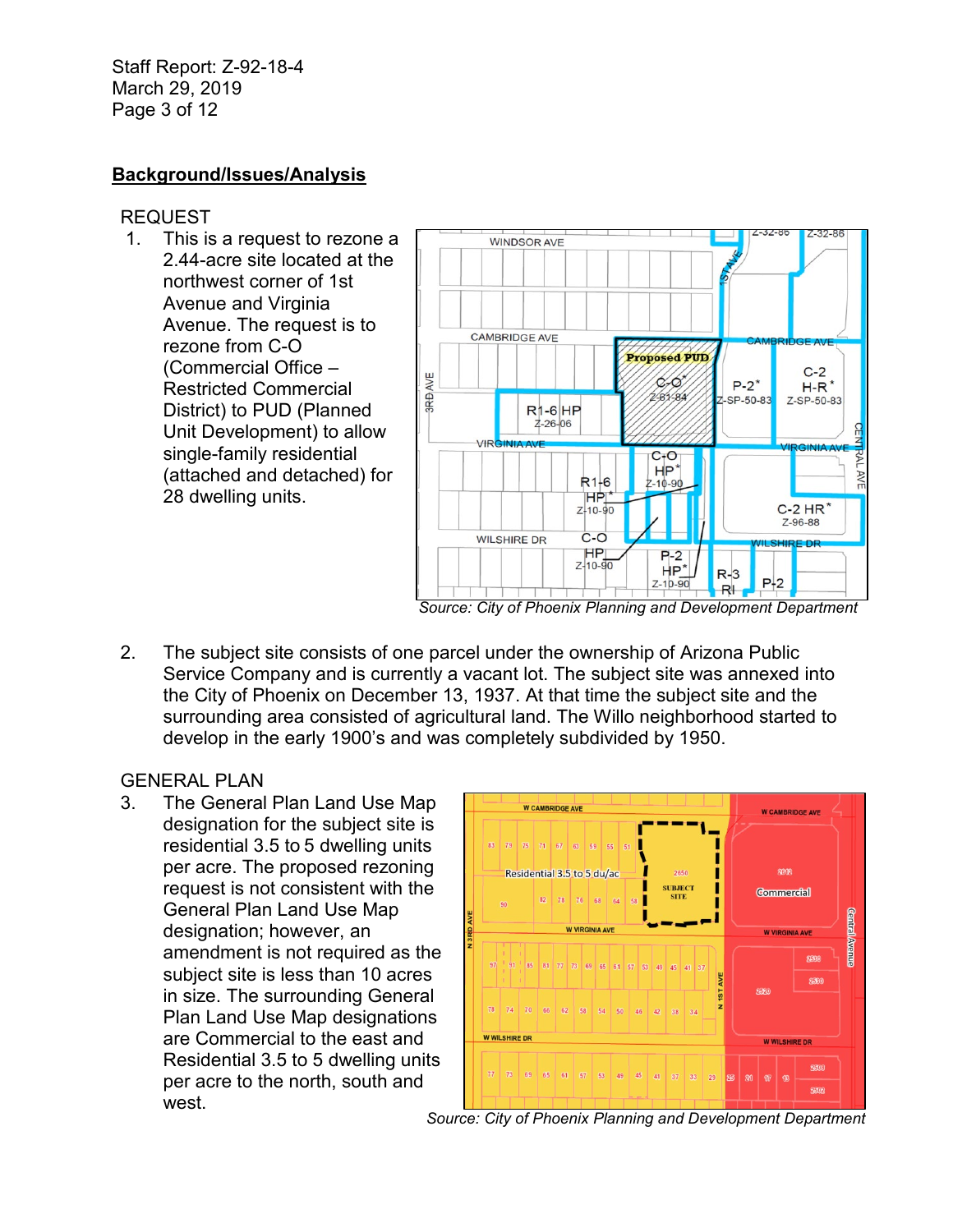Staff Report: Z-92-18-4 March 29, 2019 Page 4 of 12

## SURROUNDING LAND USE AND ZONING

### 4. *North*

The properties to the north of the subject site are five single-family residences zoned R1-6 HP (Single-Family Residence District, Historic Preservation).

# *South*

Directly south of the subject site, across Virginia Avenue are 5 single-family residences zoned R1-6 HP and C-O HP (Commercial Office – Restricted Commercial District, Historic Preservation). In addition, a small portion of R1-6 HP is located on a public



*Source: City of Phoenix Planning and Development Department*

utility easement and a portion of P-2 HP (Parking, Historic Preservation) is located on a landscape and in the street right-of-way along 1st Avenue. The P-2 HP zoning is in the right-of-way due to a realignment of first Avenue when the properties to the east developed. The properties to the south never developed into commercial offices.

# *East*

Directly to the east of the subject site is a five-story parking garage zoned P-2 SP (Parking, Special Permit) to allow a microwave tower with antennas.

# *West*

Directly to the west of the property, on the southern end is a single-family residence zoned R1-6 HP (Single-Family Residence, Historic Preservation). On the northern end is an alley, across the alley is a single-family residence zoned R1-6 HP.

# PROPOSAL

5. The proposal was developed utilizing the PUD zoning designation. The PUD is intended to create a built environment that is superior to that produced by conventional zoning districts and design guidelines. Using a collaborative and comprehensive approach, an applicant writes a document proposing standards and guidelines that are tailored to the context of a site on a case by case basis. Where the Willo Lofts PUD Development Narrative is silent on a requirement, the applicable Zoning Ordinance provisions will be applied.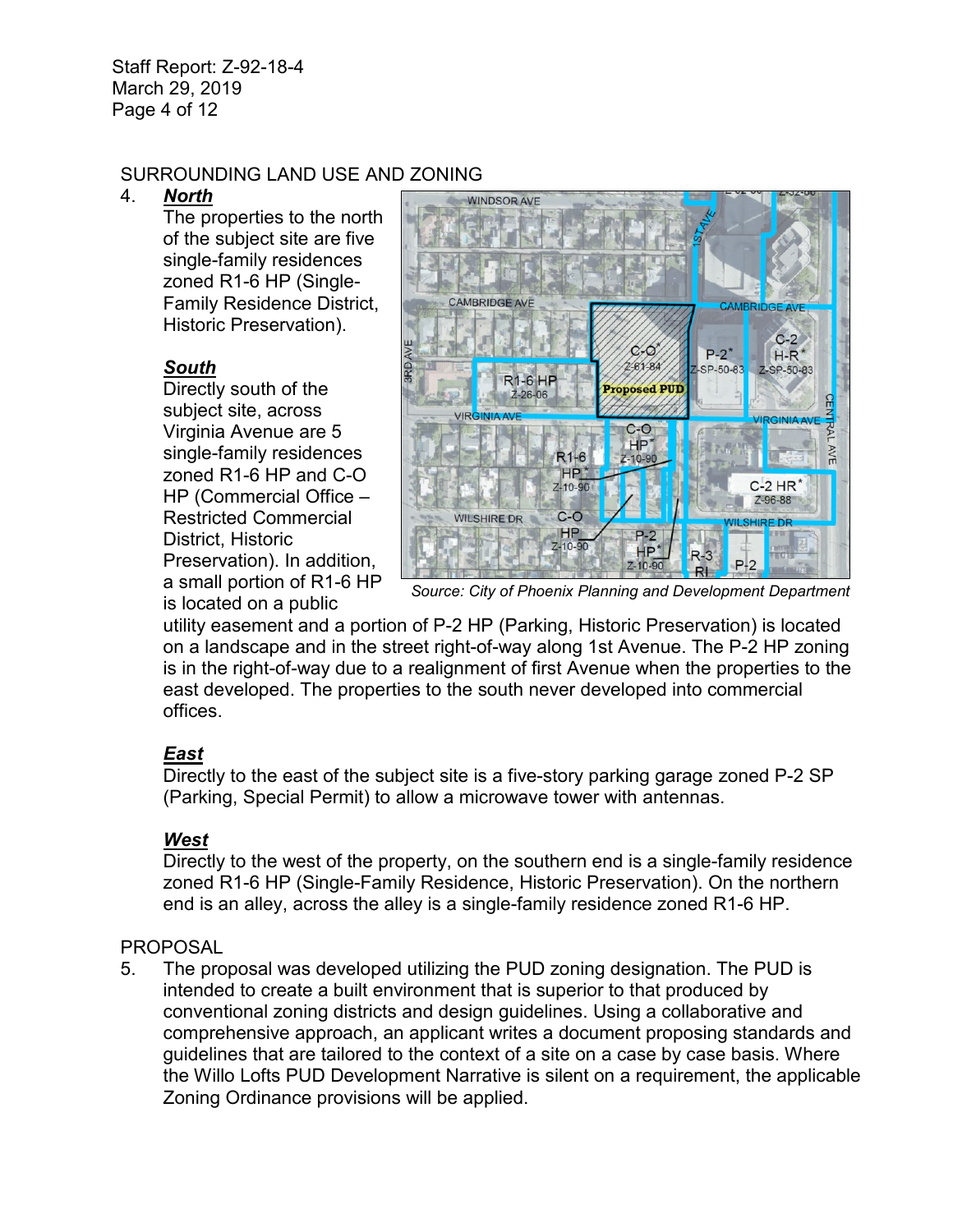Staff Report: Z-92-18-4 March 29, 2019 Page 5 of 12

6. Below is a summary of the proposed standards for the subject site as described in the attached PUD Development Narrative date stamped March 22, 2019. The proposed standards were designed to allow for a single-family residential development that contains an attached and detached product type and development standards and guidelines to complement the surrounding established neighborhood.

## *List of Uses*

The Development Narrative proposes one permitted use of single-family residential under two development types, attached and detached. The proposal also permits accessory uses as defined by Section 608 Residence District of the Phoenix Zoning Ordinance.

### *Conceptual Site Plan*

The development proposes seven, two-story detached homes along Cambridge Avenue and seven, two-story detached homes along Virginia Avenue. Twelve, three-story attached units and two three-story detached units are proposed at the center of the site. The development has vehicular access off 1st Avenue. Each dwelling unit will have a two-car garage that will be accessed off 1st Avenue along the private lanes. The plan proposes two open spaces area, one at the westernmost end and will include amenities such as lush landscaping for shaded gathering areas with seating. In addition, a second open space area is proposed at the northeastern end of the site to be included as a passive amenity with turf.

The architectural style of the detached homes along the north and south will be two stories and include historic features such as covered front porches with a pitched roof as a nod to the surrounding single-family neighborhood. The attached units, centrally located will include a more modern design and will be three stories and 36 feet in height.

### *Development Standards*

The table below provides a summary of the development standards within the Willo Lofts PUD development narrative:

| <b>Development Standards</b> | <b>Proposed PUD</b>                                                                             |
|------------------------------|-------------------------------------------------------------------------------------------------|
| Density (Maximum),           | 12                                                                                              |
| du/acre                      |                                                                                                 |
| Height (Maximum)             | 3 stories, 36 feet                                                                              |
| <b>Perimeter Building</b>    | North and South: 20 feet to primary building; 12 feet                                           |
| Setbacks (Minimum)           | to covered patio/architectural projection                                                       |
|                              | East: 12 feet                                                                                   |
|                              | West: 3 feet for lots fronting onto Cambridge; 4 feet<br>for lots fronting onto Virginia Avenue |

### **Development standard Table:**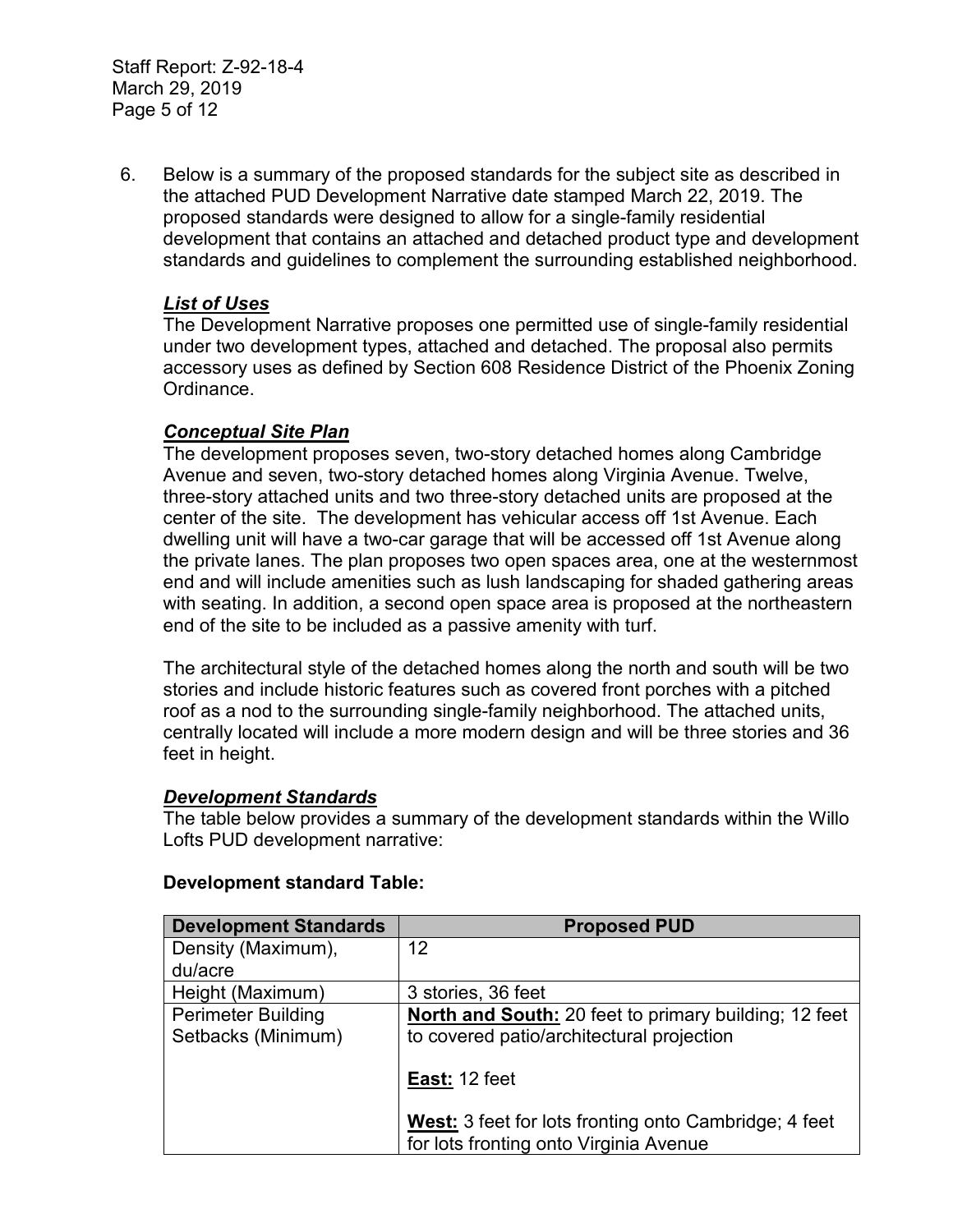| <b>Maximum Lot Coverage</b>           | 50%                                                                                                      |                                  |
|---------------------------------------|----------------------------------------------------------------------------------------------------------|----------------------------------|
| Open Space/Common                     | 5% Minimum                                                                                               |                                  |
| Area                                  |                                                                                                          |                                  |
| <b>Development Standards</b>          | <b>Detached Units</b>                                                                                    | <b>Attached Units</b>            |
| <b>Building Setbacks</b><br>(Minimum) | <b>Front:</b> 14 feet to primary<br>building; 8 feet to primary<br>structure or architectural<br>feature | <b>Front: 3 feet</b>             |
|                                       | Sides: 4 feet                                                                                            | <b>Sides:</b> 3 feet on one side |
|                                       | <b>Rear: 3 feet</b>                                                                                      | <b>Rear: 3 feet</b>              |
|                                       | <b>Front (detached Unit B,</b><br>along the west): 3 feet                                                |                                  |
|                                       | <b>Sides (detached Unit B,</b><br>along the west): 3 feet<br>on one side                                 |                                  |
|                                       | <b>Rear (detached Unit B,</b><br>along the west): 3 feet                                                 |                                  |

# *Landscape Standards*

The PUD proposes landscaping along all four sides of the site which includes the open space and side yards along the west property lines, front yards along the north and south and an 8-foot landscape setback along the east. The PUD landscape standards require that the site provide shade trees along Virginia Avenue and Cambridge Avenue and replenish the landscaping in the existing landscape strips.

# *Parking Standards*

The development of the site shall comply with Section 702 (Off-Street Parking and Loading) of the Phoenix Zoning Ordinance. The PUD proposes 0.25 bicycle parking spaces per dwelling unit as required by the Walkable Urban Code, Section 1307.H. Staff is recommending that the resident bicycle parking be provided as secured parking and a minimum of four guest bicycle parking spaces be provided on the site. This is addressed in Stipulation Nos. 1.b and 1.c.

# *Amenities*

The PUD proposes passive amenities at the western and northeastern end of the site. The amenity area will include a picnic ramada, outdoor cooking facilities and small area for recreational use.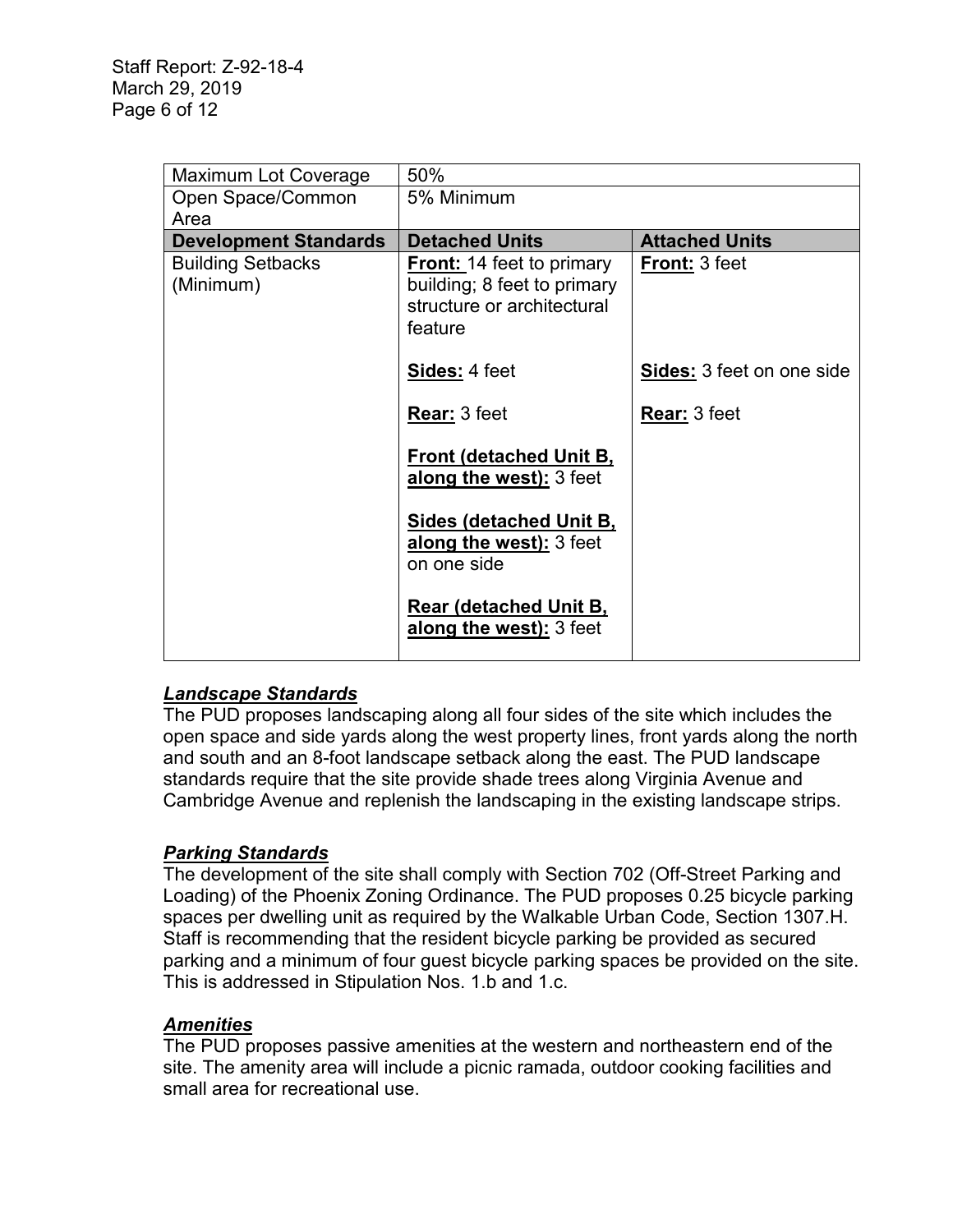Staff Report: Z-92-18-4 March 29, 2019 Page 7 of 12

### *Shade*

The proposed shade standards require that a minimum of 70% of shade coverage be provided along public sidewalks.

### *Walls*

The PUD proposes a continuous CMU-block wall along the alley with a gate for access to the alley. The PUD requires that the wall plan conform to the location and character images in Exhibit 1 and 4D within the PUD which proposes six-foot wrought iron view fences along to east end of the site and between the detached units along the north and south.

### *Design Guidelines and Standards*

The final elevations and building plans submitted to the City shall include evidence of the provisions outlined in the table below and shall follow the Design Guidelines of Section 507.Tab A of the Phoenix Zoning Ordinance in addition to the following:

| <b>Design Standards</b> | <b>PUD</b>                                                                                                  |
|-------------------------|-------------------------------------------------------------------------------------------------------------|
| Site Plan               | The development is subject to substantial<br>conformance of the conceptual development plan<br>in Figure 5. |
| <b>Exterior Façade</b>  | <b>Stucco</b>                                                                                               |
|                         | Cement                                                                                                      |
|                         | Asphalt shingle roof                                                                                        |
|                         | Thin brick                                                                                                  |
| <b>Color Palette</b>    | Minimum 4 colors depicted on Exhibit 5                                                                      |
| Architecture            | Variety in roof forms                                                                                       |
|                         | Varied facades between buildings                                                                            |
|                         | Porches for detached lots along Cambridge and<br>Virginia Avenues                                           |

# *Signage*

Signage standards are not proposed in the PUD development narrative. Staff has requested that a sign section be added, and that the development conform to the WU Code (Walkable Urban Code) Transect 4 development standards for signage. This is addressed in Stipulation No 1.d.

### *Sustainability*

The Development Narrative proposes several options to incorporate sustainability principals including LED lighting, automatic irrigation system, bicycle parking and low water use fixtures.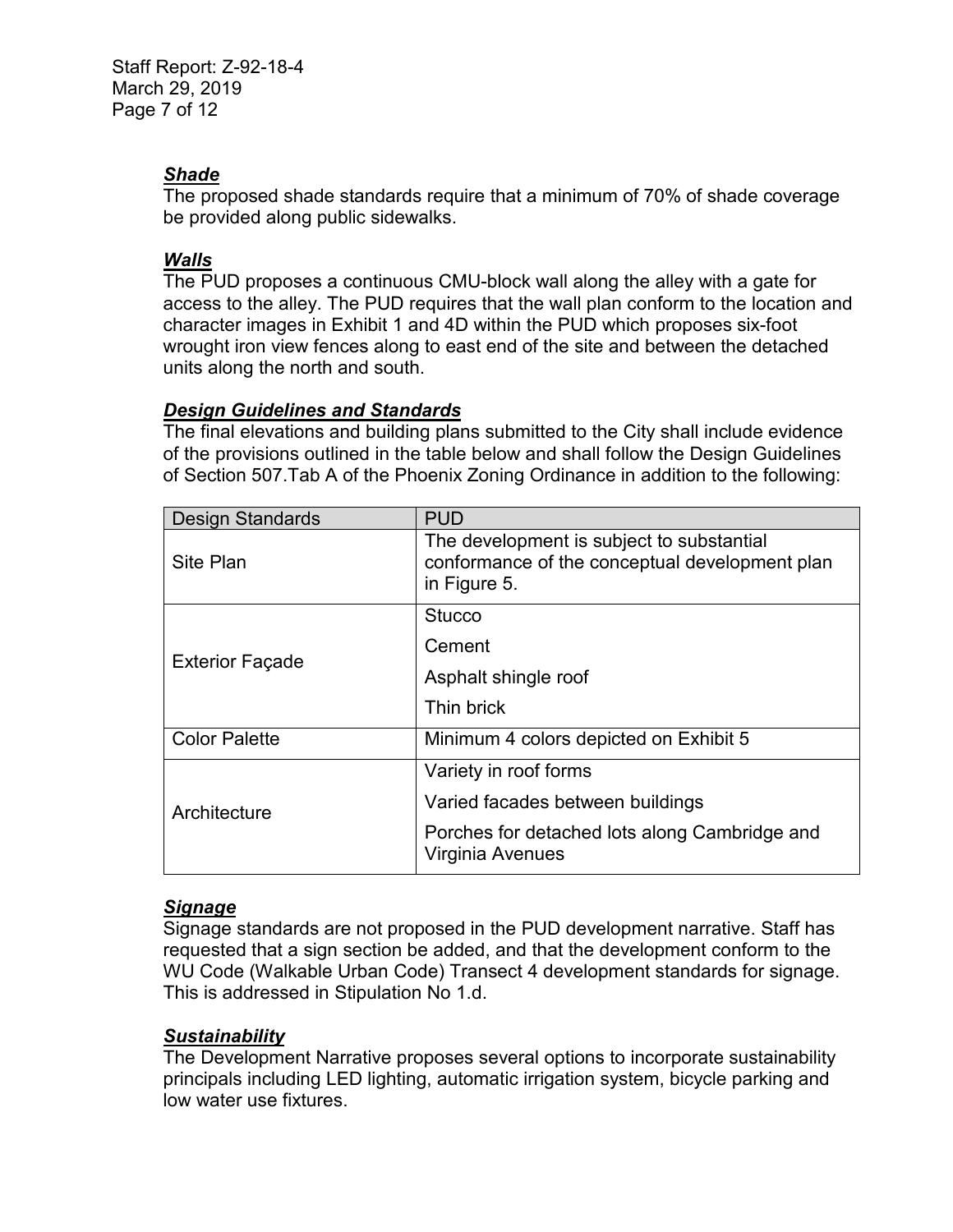Staff Report: Z-92-18-4 March 29, 2019 Page 8 of 12

# AREA PLANS, OVERLAY DISTRICTS, AND INITIATIVES

### Willo Neighborhood Conservation Plan

7. The proposed PUD site is located within the Willo Neighborhood Conservation Plan. The plan was community driven as a response to impacts of high-rise developments along Central Avenue adjacent to the neighborhood. The plan provides goals and implementation policies and actions that can be taken regarding redevelopment and rezoning in the neighborhood. The subject site is located within the "Transition Area" as identified by the plan. The plan anticipated that office uses would be located within the transition area. However, a goal in the plan encourages that residential opportunities be located within the transitional area instead and that compatible residential uses be located within the transition area. The proposed PUD design allows for a compatible residential use at this location.

#### Midtown Transit Oriented Development District Policy Plan

8. The site is located within the Midtown TOD (Transit Oriented Development) District. The boundaries are McDowell Road on the south, Indian School Road on the north 7th Street on the east and 7th Avenue on the west. The adopted policy plan for the Midtown TOD District provides a blueprint for achieving the transformative potential of light rail in a sustainable manner. The changes advocated in the plan can lower transportation costs for residents, create new business opportunities, encourage active, healthy lifestyles, ensure Phoenix increases its competitive advantage in the global marketplace, and improve prosperity by growing the economy in locations with existing infrastructure and public services. In order to realize the implementation of the Vision and Master Plan for the Midtown TOD District, one key recommendation is the addition of housing stock. The housing element identified a housing shortage of 17,520 dwelling units in the Midtown area. The proposal to PUD will add to the housing stock in the area and furthers the Midtown TOD vision. Additionally, the Midtown TOD Policy Plan identified that the subject site was suitable for redevelopment. The Midtown TOD Policy Master Plan envisioned that the site would redevelop with multiple buildings on the parcel and that those buildings would front onto Cambridge Avenue and Virginia Avenue. The proposed PUD is consistent with the conceptual master plan envisioned on the parcel.

### Tree and Shade Master Plan

9. The Tree and Shade Master Plan has a goal of treating the urban forest as infrastructure to ensure that trees are an integral part of the city's planning and development process. The proposed PUD will contribute to the goal of the Tree and Shade Master Plan by replenishing the landscape planters along the northern and southern boundaries, adding a detached sidewalk along 1st Avenue with shade trees, and providing seventy percent shade on public sidewalks.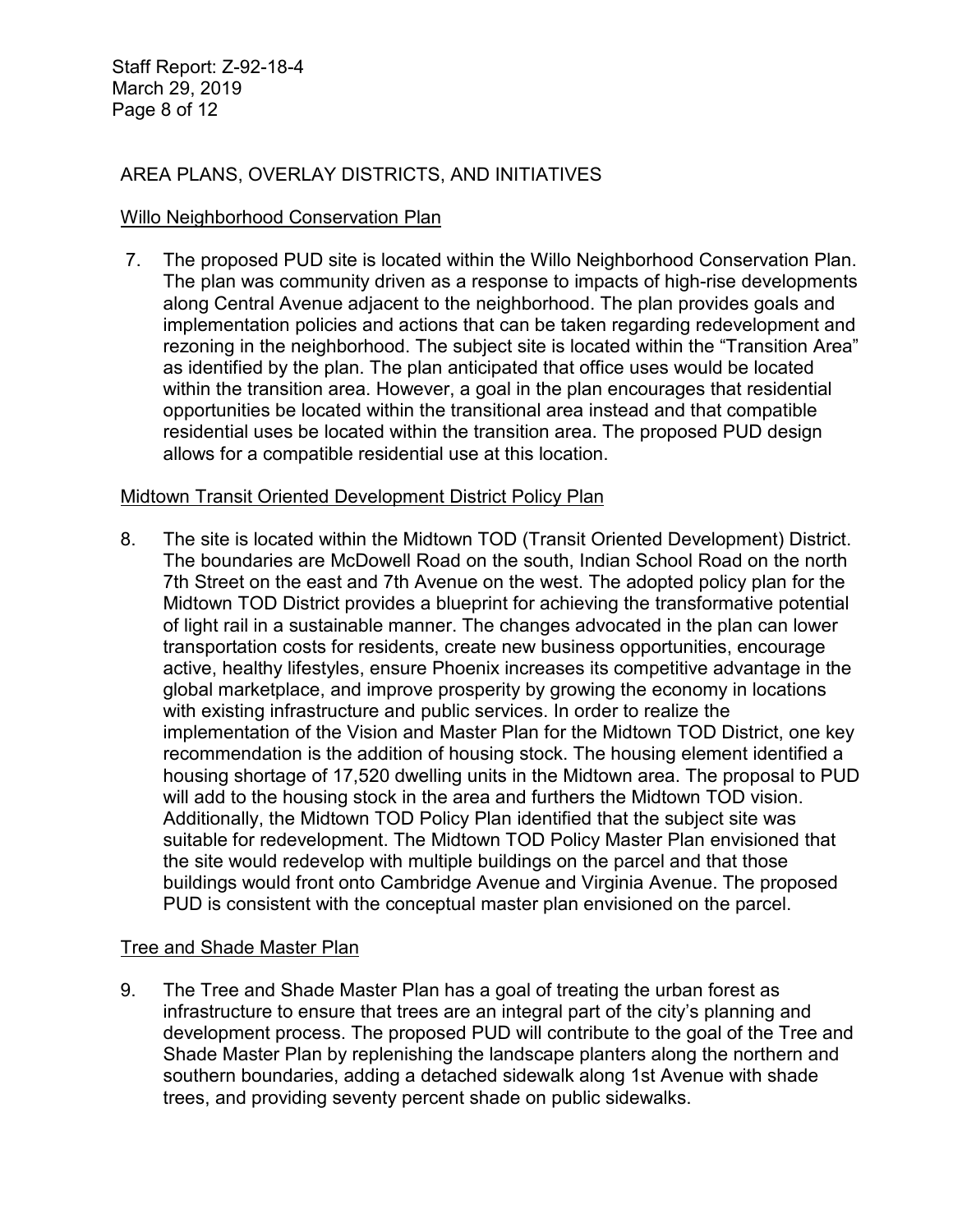Staff Report: Z-92-18-4 March 29, 2019 Page 9 of 12

### Comprehensive Bicycle Master Plan

10. The Comprehensive Bicycle Master Plan supports options for both short- and longterm bicycle parking as a means of promoting bicyclist traffic to a variety of destinations. The conceptual site plan depicts bicycle parking on-site. It is recommended that two types of parking be provided on the property: secured parking for residents, and short-term rack parking for guests. Providing secure bicycle parking for residents and parking for guests of the development is supportive of multimodal travel options. Secured bicycle parking can be provided in bicycle lockers or via garage entry into each unit. The short-term bicycle racks should be an inverted-u design where both ends of the "U" are affixed to the ground and installed per the requirements of Walkable Urban Code. The PUD proposes resident parking. Staff has required that resident parking be provided as secured parking and that guest parking also be provided. This is addressed in Stipulation Nos. 1.b and 1.c.



Secured bicycle parking can be accomplished through the Inverted-U bicycle rack, where both ends of the "U" use of individual lockers and/or the establishment of secured reach the ground. bicycle rooms.

# COMMUNITY INPUT SUMMARY

11. Correspondence was received regarding concerns of trash location, height, compatibility and density in the e-mails attached. Additionally, a letter of support was received from the Willo Neighborhood Association. No additional correspondence has been received at the time this staff report was written.

### INTERDEPARTMENTAL COMMENTS

- 12. The Street Transportation Department has proposed stipulations requiring that a 5 foot-wide sidewalk easement be dedicated along 1st Avenue and that all streets within and adjacent to the development, shall be constructed with paving, curb, gutter, sidewalk, curb ramps, streetlights, median islands, landscaping and other incidentals as per plans approved by the City. All improvements shall meet ADA requirements. This is addressed in Stipulation Nos. 2 and 3.
- 13. The Aviation Department has noted that the developer shall notice to prospective purchasers the existence and operation characteristics of the Phoenix Sky Harbor International Airport (PHX). This is addressed in Stipulation No. 4.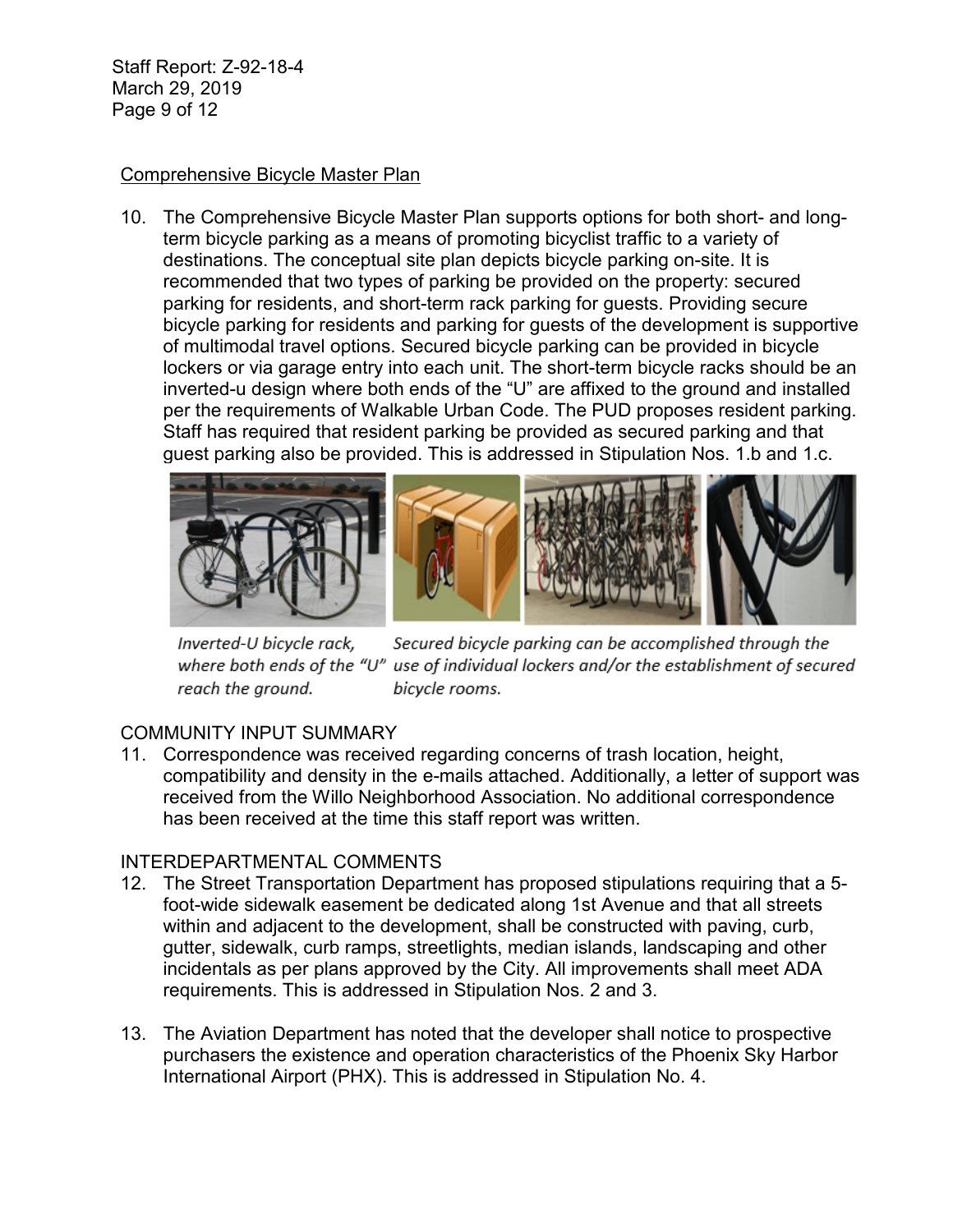- 14. The Phoenix Fire Department has noted that they do not anticipate any problems with this case and that the site and/or buildings shall comply with the Phoenix Fire Code.
- 15. The City of Phoenix Floodplain Management division of the Public Work Department has determined that this parcel is not in a Special Flood Hazard Area (SFHA), but is located in a Shaded Zone X, on panel 2205 L of the Flood Insurance Rate Maps (FIRM) dated October 16, 2013.
- 16. The Water Services Department indicates there is no immediate water and sewer access and the project would have to make extensions to connect to services.

### **OTHER**

- 17. The site has not been identified as being archaeologically sensitive. However, in the event archaeological materials are encountered during construction, all ground disturbing activities must cease within 33-feet of the discovery and the City of Phoenix Archaeology Office must be notified immediately and allowed time to properly assess the materials. This is addressed in Stipulation No. 5.
- 18. As part of the Reimagine Phoenix initiative, the City of Phoenix is committed to increasing the waste diversion rate to 40 percent by 2020 and to better manage its solid waste resources. Section 716 of the Phoenix Zoning Ordinances establishes standards to encourage the provision of recycling containers for multifamily, commercial and mixed-use developments meeting certain criteria. The provision of recycling was not addressed in the PUD development narrative.
- 19. Development and use of the site is subject to all applicable codes and ordinances. Zoning approval does not negate other ordinance requirements. Other formal actions such as, but not limited to, zoning adjustments and abandonments, may be required.

### **Findings**

- 1. The proposed development is in conformance with several General Plan goals and policies that will result in a more walkable, shaded and pedestrian-friendly environment.
- 2. As proposed by the development standards and design guidelines established in the PUD, the proposal is compatible with the surrounding land uses and provides an appropriate transition between the historic single-family neighborhood to the west and the high-rise commercial corridor to the east.
- 3. The development will provide additional housing opportunities in the Midtown TOD Policy Area.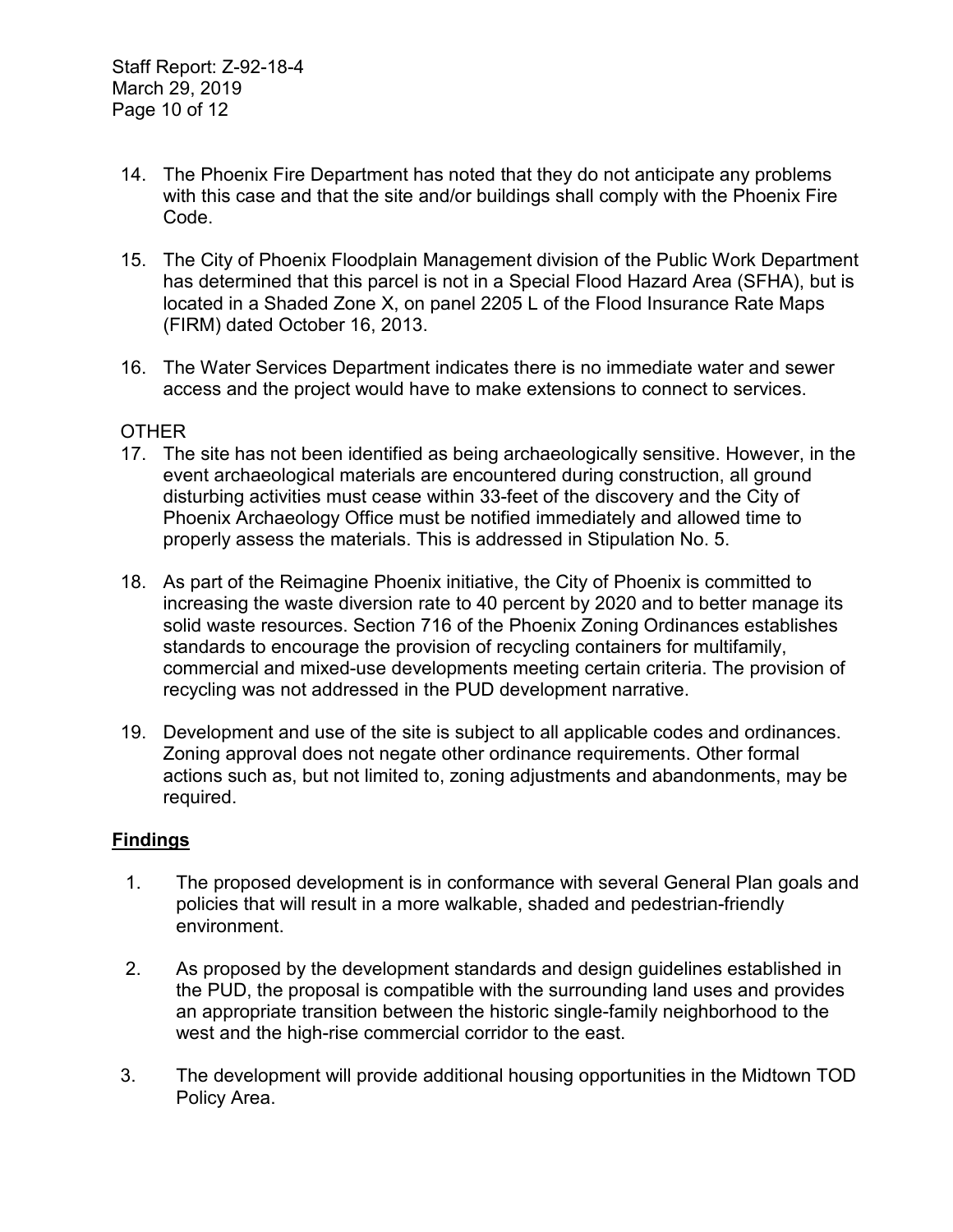Staff Report: Z-92-18-4 March 29, 2019 Page 11 of 12

## **Stipulations**

- 1. An updated Development Narrative for the Willo Lofts PUD reflecting the changes approved through this request shall be submitted to the Planning and Development Department within 30 days of City Council approval of this request. The updated Development Narrative shall be consistent with the Development Narrative date stamped March 22, 2019, as modified by the following stipulations:
	- a. Front Cover: Remove "HEARING DRAFT" and revise submittal date information on bottom of the cover page as follows: 1st Submittal: December 24, 2018 Hearing Draft: March 22, 2019 City Council adopted: [Add adoption date]
	- b. Page 8, Bicycle Parking: Indicate that all required resident parking shall be provided as secured parking.
	- c. Page 8, Bicycle Parking: provide guest parking standards for a minimum of 4 guest bicycle parking spaces.
	- d. Page 11: Add a signs section and indicate that the development shall conform to the WU Code, Section 1308, Transect T4 sign standards.
- 2. A 5 foot-wide sidewalk easement shall be dedicated along the west side of 1st Avenue, as approved by the Planning and Development Department.
- 3. The developer shall construct all streets within and adjacent to the development with paving, curb, gutter, sidewalk, curb ramps, streetlights, median islands, landscaping and other incidentals, as per plans approved by the Planning and Development Department. All improvements shall comply with all ADA accessibility standards.
- 4. The developer shall record a Notice of Prospective Purchasers of Proximity to Airport in order to disclose the existence and operation characteristics of Phoenix Sky Harbor International Airport (PHX) to future owners or tenants of the property.
- 5. In the event archaeological materials are encountered during construction, the developer shall immediately cease all ground disturbing activities within a 33-foot radius of the discovery, notify the City Archaeologist, and allow time for the Archaeology Office to properly assess the materials.

**Writer** Maja Brkovic March 29, 2019

**Team Leader** Samantha Keating